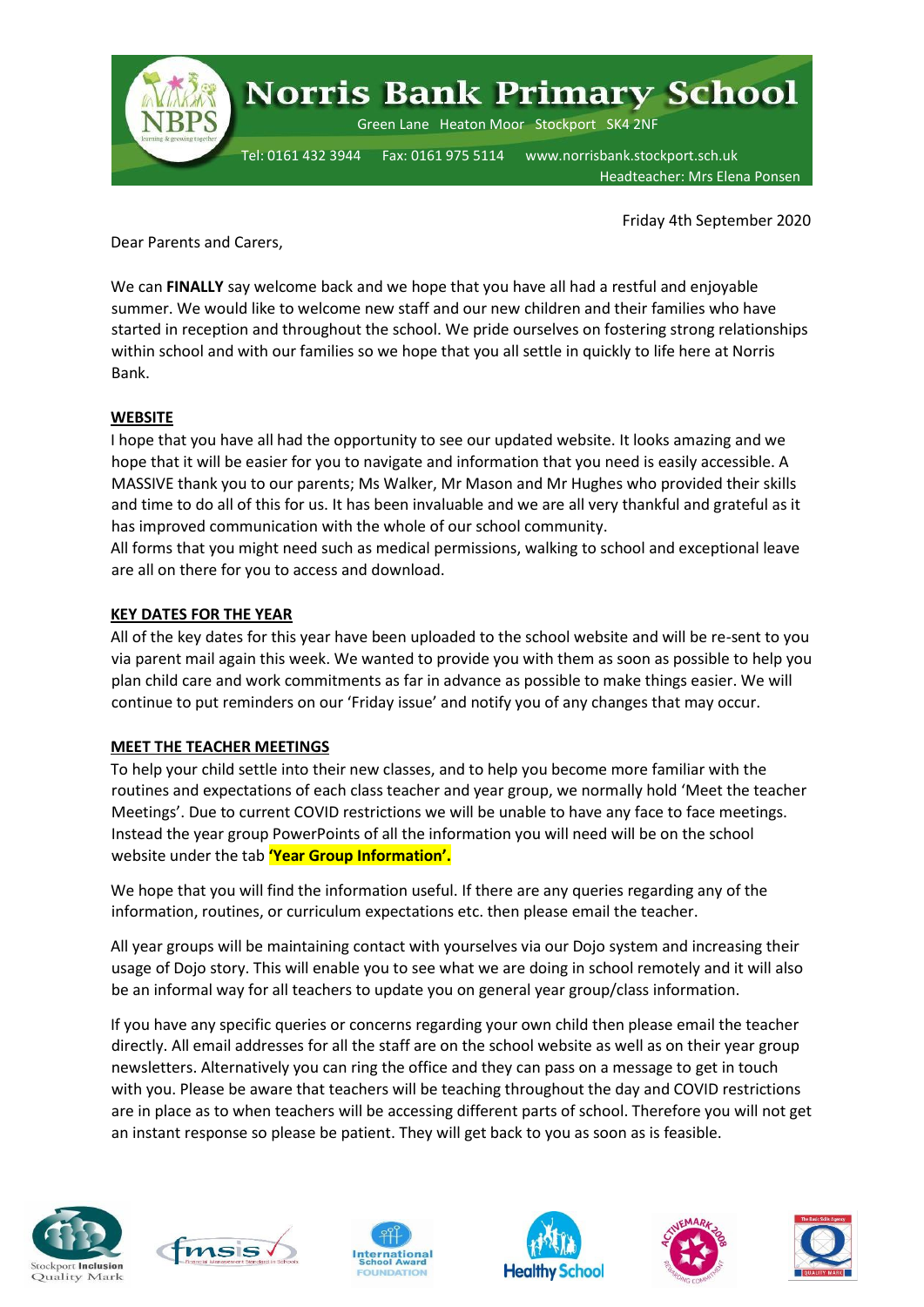# **SAFEGUARDING**

As part of our continual assessment of our safeguarding procedures we would like to ensure that we have an up to date register of all children who have permission to walk between home and school alone. You will therefore have received a letter regarding this which we would appreciate you returning as soon as possible.

We strive to ensure that school is always a safe environment. With everyone's vigilance this is something that we are extremely successful at achieving. Amendments have been implemented in terms of COVID and once the children are all settled and familiar with all COVID routines we will then, as normal, introduce our termly fire drills where we ensure everyone gets out safely as well as undertake termly 'lockdown' drills where we ensure everyone remains inside safely. Examples of 'lock down' scenarios might include a (fictional) dog loose on school premises, a gas escape nearby or similar events such as an aircraft disaster or an intruder on the premises. We will obviously reassure children that we are only practicing what to do in the event that something happens, but, these, are still considered very rare occurrences.

# **ATTENDANCE**

At Norris Bank we follow the local authority's attendance policy and a summary and all links can be found at:

# **<https://www.stockport.gov.uk/topic/attendance-at-school>**

**School attendance is mandatory again from the beginning of this autumn term**. This means from now, the usual rules on school attendance will apply, including:

- parents' duty to ensure that their child attends regularly at school where the child is a registered pupil at school and they are of compulsory school age;
- schools' responsibilities to record attendance and follow up absence;
- the availability to issue sanctions, including fixed penalty notices in line with local authorities' codes of conduct.

If an exceptional leave request needs to be submitted then these forms must be completed in all instances and are available to download from the school website. Exceptional leave cannot be approved via email unless the correct request form is also attached and sent. I am sure that you can appreciate that exceptional leave will also only be approved when a child's attendance is not a concern.

# **BRANCHING OUT AND AFTER SCHOOL CLUBS**

With current restrictions, and the need for our childcare provision 'Branching Out' to be up and running as soon as is possible, we will not currently be offering any after school clubs this term. This obviously will be reviewed if restrictions/guidance alters. However the difficulty is that we have to ensure children are not mixing from different 'Bubbles' across different year groups. Whilst initially we had thought that we could allocate a day per year group we are unable to. This is because we are having to apply the same restrictions to 'Branching Out' and are therefore unable to accommodate both. We have therefore made the decision that 'Branching Out' needs take priority as so many of our parents need to access this resource as they are returning to work. In addition we also want to extend it to include our new Year R parents as soon as is feasible. We apologise for any inconvenience this may cause.











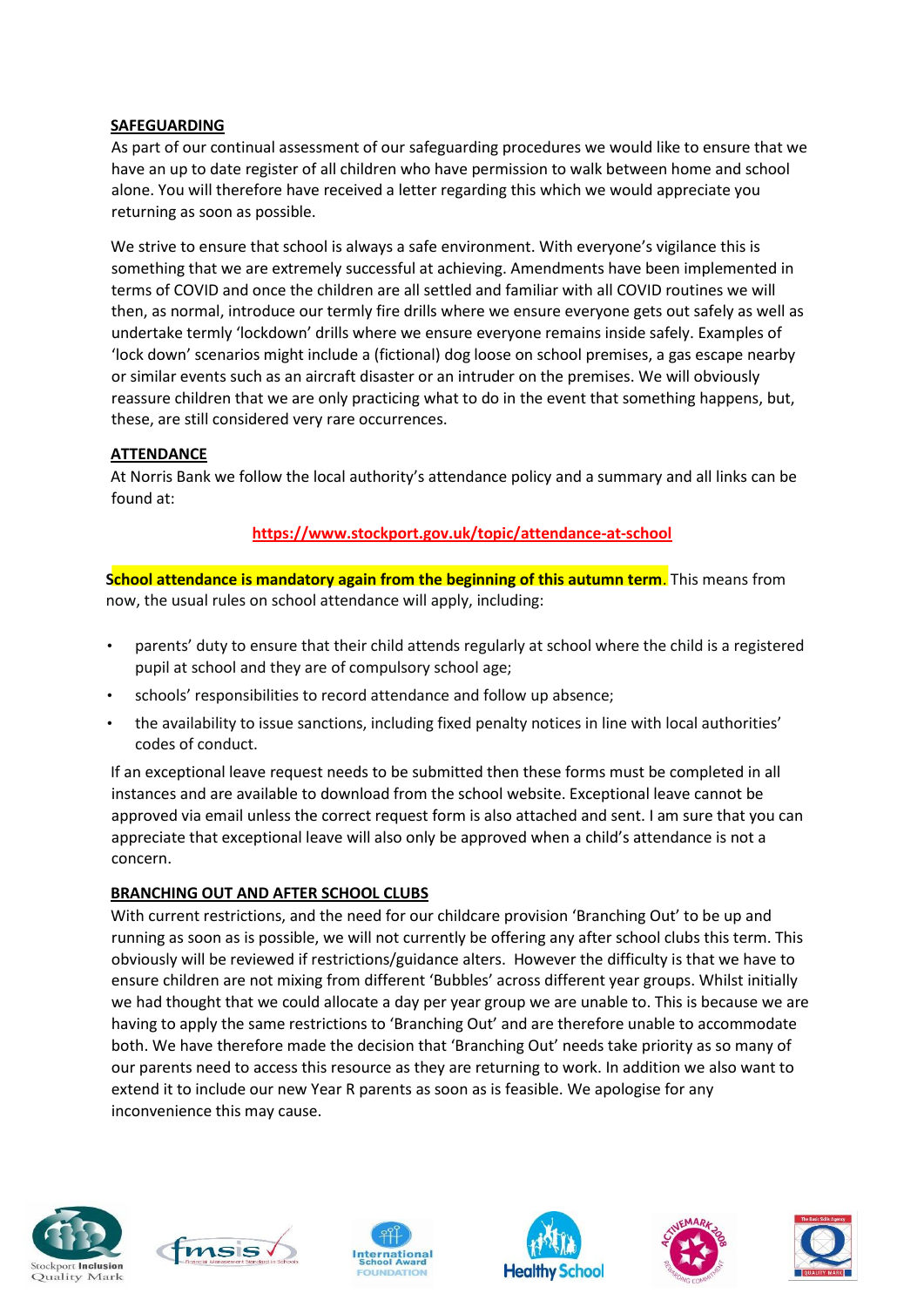# **PHYSICAL EDUCATION INCLUDING SWIMMING**

As part of the curriculum each class has two sessions of PE each week which includes swimming in KS2. Please make sure that your child has their labelled PE kit in school every day which includes suitable clothing for outdoor sessions too. Children can only be withdrawn from all PE and /or swimming sessions if they have a medical condition and/or evidence from a Doctor to support this as physical education is statutory for all children. Year 4 children are due to begin swimming this term and all the information regarding this and COVID will be sent directly to you by the Year 4 teachers.

# **PSHCE & RELATIONSHIP & SEX EDUCATION**

At Norris Bank we pride ourselves on the work we do to encourage children to develop into healthy, responsible citizens of the future. As part of this we have a Personal, Social, Health, Citizenship Education curriculum which includes activities in class such as discussions through 'Circle Time'. We also follow the PSHCE association scheme of work and Stockport's 'spiral curriculum' for drugs education, relationships and sex education. These are then complemented by the SEAL (Social, Emotional Aspects of Learning) programme.

The 'spiral curriculum' covers the following topics; feelings, friendships, growing up, personal hygiene, families and keeping safe. The teaching materials have been adapted to meet the needs of our pupils as well as updates and recommendations by the DFE.

# **LUNCHTIMES**

As you will be aware from earlier communication we are unable to provide hot dinners currently due to logistics and pupil numbers. Children, if they are in Years R-2 can be given a free grab bag as they fall under universal free school meals. In Years 3-6 they can pay for a grab bag or receive a free school meal if they are entitled.

For children who would prefer to bring in their own packed lunch they are able to do so. If you would like to send your child in with a thermos of warm food as part of their lunch then this is fine as well. Just please ensure they have the necessary cutlery with them.

Please can I remind you that we are a **NUT FREE** school so please ensure packed lunches and any snacks coming in from home must be nut free.

# **CURRICULUM**

At Norris Bank we aim to inspire our children to see learning as a journey. We want them to have a love of learning and feel passionate about discovering new things and have real ownership of their outcomes. Learning enables them to have aspirational aims by developing and using all of their skills and talents. Everyone is an individual with dreams and ambitions and we want to give our children the best start in their educational journey so that they feel confident, independent, resilient and able to tackle whatever life throws at them.

To support and achieve this aim we have always tried to ensure that our curriculum model is not too narrowly focused on just the core subjects, but allows children to undertake a broad breadth of quality education that provides opportunities beyond it. We want to ensure that the learning is relevant to the children and their future needs. To support this we have developed our **creative curriculum.**

This year, as far as practicable, we will continue with this model to ensure that our curriculum is not just based upon ensuring the children achieve highly at the end of key stage assessment points. Rather, high outcomes for all children are based on enjoyable, challenging and inspirational curriculum experiences and stimulating learning throughout their time with us.











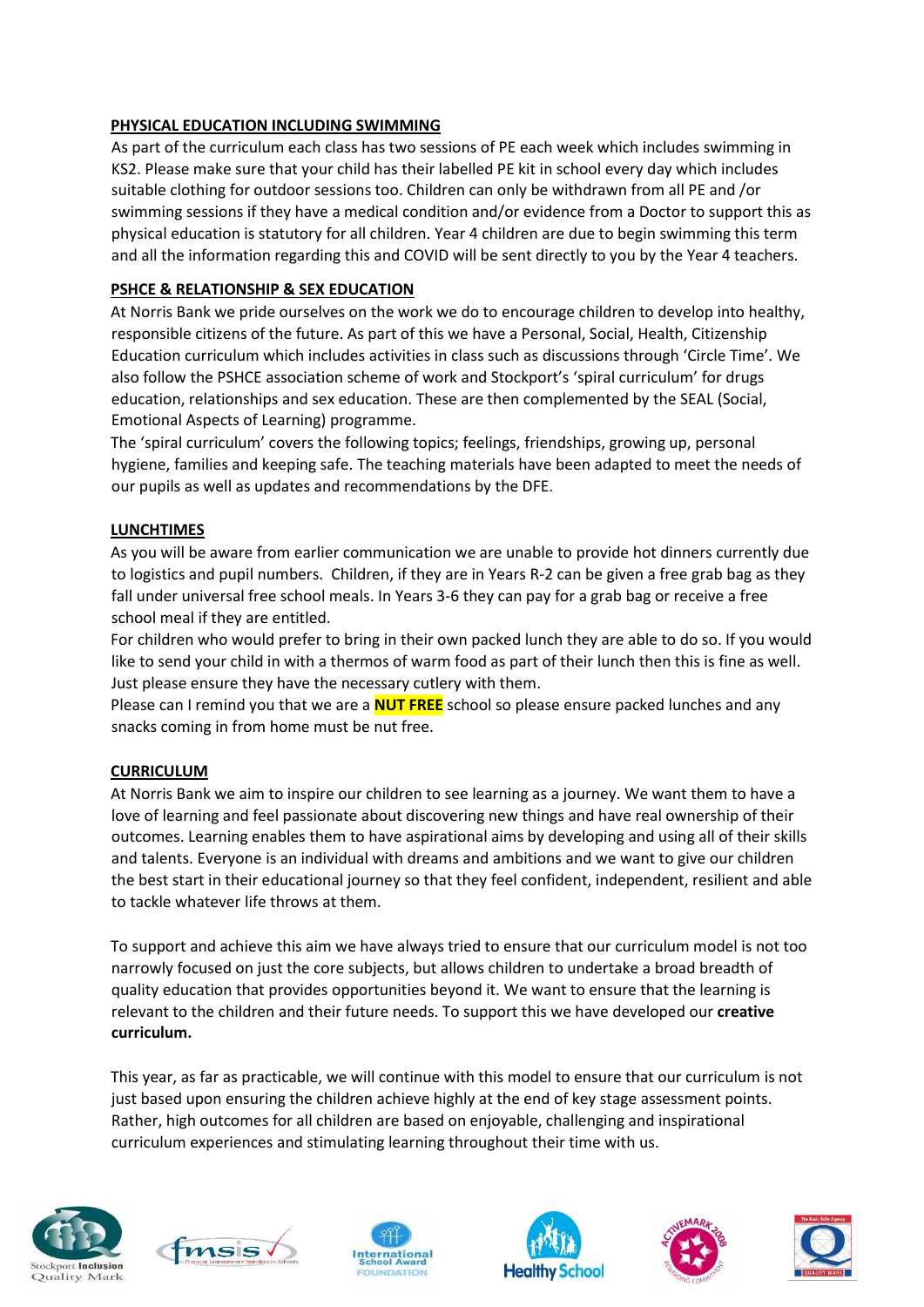#### **ASSESSMENTS**

Currently the government has said that the normal assessment regime will be in play this upcoming year. This may well change. Currently our primary focus will be ensuring that the children feel happy, safe and secure having returned to school; with emphasis on their health and mental wellbeing.

# **TUITION**

You may well have seen in the media information about tuition and ensuring children 'catch-up' on any missed education. We are still waiting for final information of what this will look like from the government. As soon as we have the information and any further details we will be able to share this with you.

# **MEDICAL**

We support and welcome pupils with medical conditions. If your child has asthma please inform school and provide an inhaler and spacer to be used if needed. If your child requires any other medication, such as epi-pens, then please discuss this with the school office and complete the relevant forms which are all available on the school website. It is also very important that the medication is 'in date' as well so please can you check as some medications now being prescribed only have a 6 month shelf life.

Finally I would like to say a big thank you to all the children, parents and staff for contributing to a great start to the new school year!

Yours sincerely

E Parten.

Mrs E Ponsen

Headteacher